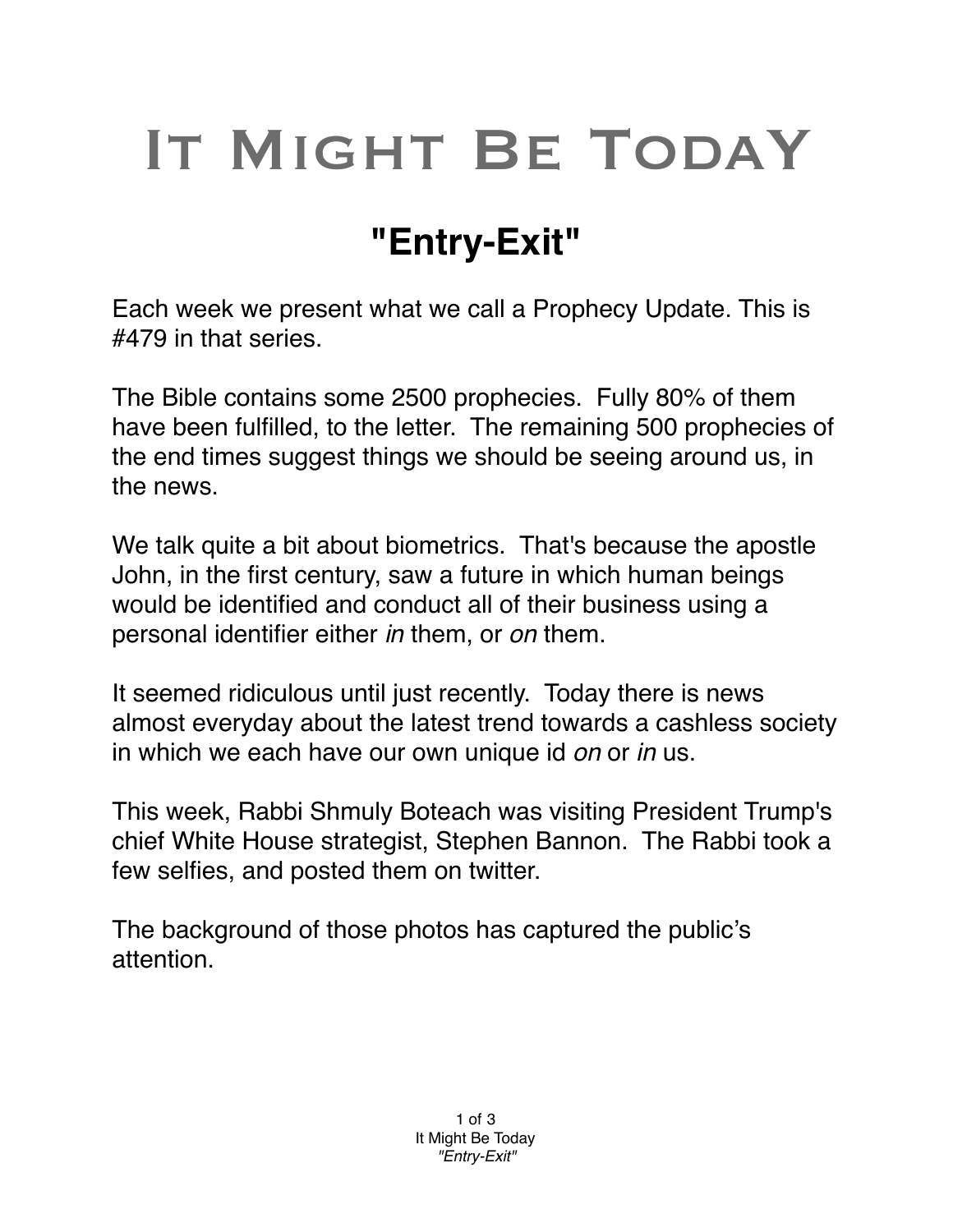Behind Boteach and Bannon is a handwritten whiteboard list that apparently shows the goals that Bannon is working toward at the White House. Broken out into categories, many are obscured by the people in the foreground. Some have check marks next to them, apparently meant to indicate completion.

On the To-Do list is this partial sentence - "Finally complete the biometric entry-exit visa..."

It's a project suggested after 9-11 to keep watch for terrorists. Right now, it would apply only to foreigners, not American citizens.

Biometric id is coming, and I think you would agree, it will eventually be for **everyone** - American citizens as well as foreigners. It only makes sense.

The Bible predicted biometrics over 2000 years ago. It's here today, and while it hasn't been fully implemented, it's ready.

It's what you'd expect from reading the Bible.

While we recognize the signs of the times, we're not looking for any particular sign before the Lord can return. Jesus promised He'd come in the clouds to resurrect the dead in Christ, and rapture living believers.

There are no prophecies needing to be fulfilled prior to the rapture. It is presented in the Bible as an imminent event.

Are you ready for the rapture? If not, get ready, stay ready, and keep looking up. *Ready or not, Jesus is coming!*